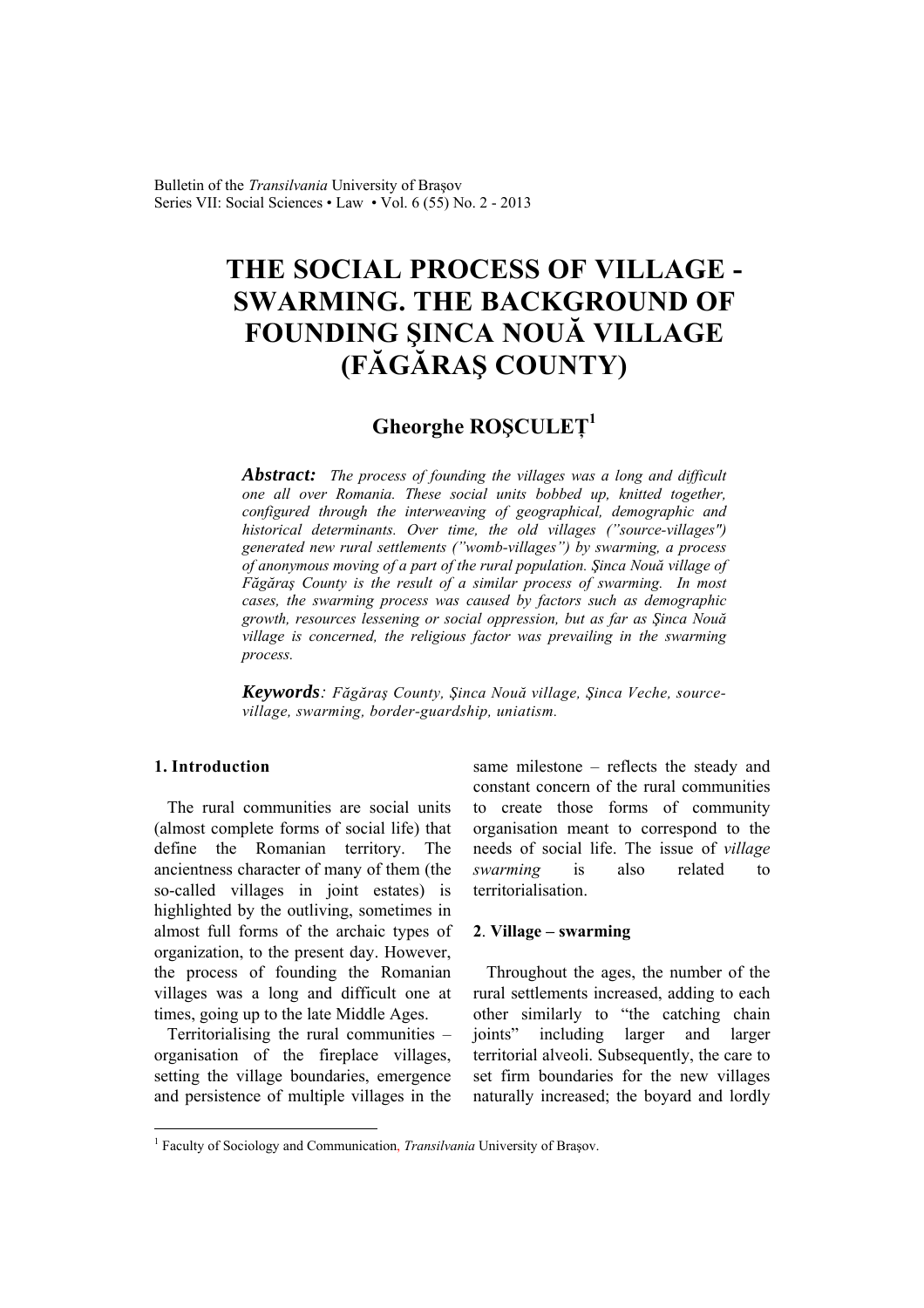records stated that "the old borders where land owners have always walked" were set and strengthened for the inherited proprieties as mentioned in the princely titles. If, in the process of territorialising the first rural communities, the village boundary covered only one settlement (one boundary one village), over time it was noticed that "several villages coexisted within the same boundary"; the extra villages could be considered as "subsequent settlements to setting the border", which was the result of the "social process of *swarming*", not that of "a confederation" (7, pp, 196-197).

*Swarming* is the process of anonymous displacement, a slow one in most cases, of a more or less numerous number of people in a fireplace village (*beehive-village*, *womb-village*) to another settlement (*resettlement-village*), within the same boundaries, the body of the estate. From the very beginning, it is worth mentioning that: *swarming* is made according to various conditions and subsequent various forms, so that the researcher of the rural area finds it difficult to fit the phenomenon into a preset research pattern. Professor Henri H. Stahl's contribution, a remarkable member of the Monographic School in Bucharest, to deciphering the social process of *swarming* within the larger context of pointing out the mechanisms of setting up and making the rural communities work is considerable.

Stahl starts from the condensed but explicit statements based on the older theories about *village-swarming*: the royal origin of the *village*- *swarming* (Radu Rosetti); the existence of a primary genesis centre (*womb-village*), a spreader of the demographic surplus and, implicitly, of the forms of social and economic organization (N.A. Rădulescu); crowding of isolated households, which have become "primitive centres" of cultural *swarming* and diffusion towards new settlements (Petru Poni); founding new fireplaces, starting from a *womb-village*, always in the upper side of the rivers (Victor Tufescu) or exclusively down the rivers (George Maior). But the promoters of these points of view, leading to new horizons within the problematic issue of setting up the Romanian rural communities lacked "a clear theoretical scheme with respect to the phenomenon of *swarming* in the free villages and in those enslaved" (7, p.202), an approach that was to be fully covered by Henri H. Stahl.

Overpopulation of the fireplace or the relative "demographic saturation" has a great impact on the process of *villageswarming*; the increase of the population has either a biological substratum, or it is the result of internal migrations (the movement of population from one place to another). The phenomenon is boosted by the reduction in production capacity of the village households and the degree of exploitation of the feudal state. Then, for some villages, to these determining factors there can also be added "the lack and ingratitude of the settlement space", the village fireplace. The related action of all these factors generates a problematic-issue at the level of village communities, but at the same time, it also enables the selfregulation and internal balancing of these communities' mechanisms. *Swarming* is meant to disburden the old village fireplace (*womb - village*) demographically and economically and to allow the demographic remnant act freely in order to found a new settlement.

Henri H. Stahl (7, pp. 202-204) identifies two types of *swarming*: pastoral and agricultural *swarming*, which is based on the fact that founding villages has been based on raising cattle and agriculture.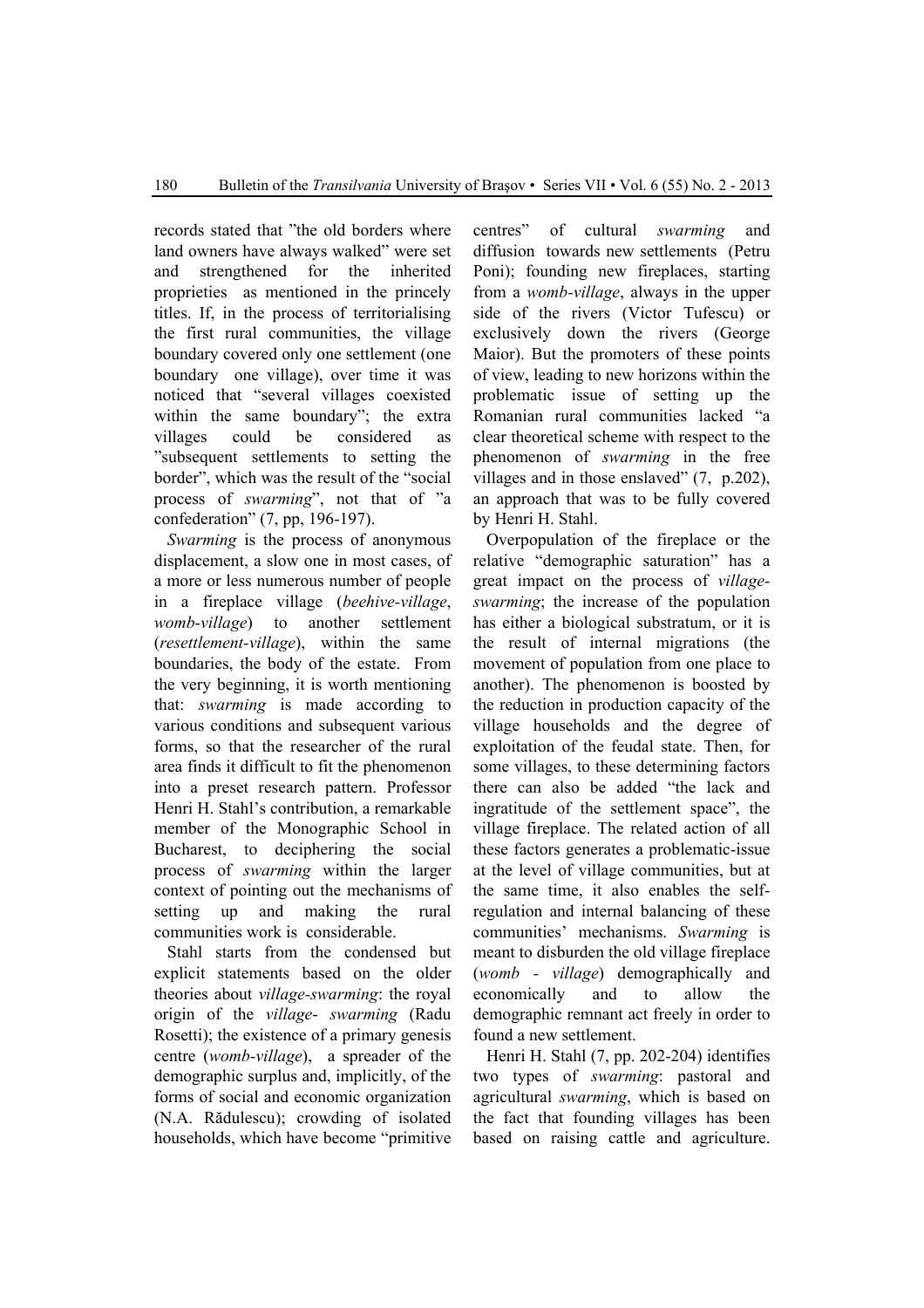There are various types of pastoral *swarming*:

a) Elongated settlements along the rivers, so that "the map of settlements seems a close reproduction of the hydrographic network" (7, p. 202);

b) Settlements "scattered" on the pasture, where the geographical conditions allowed building "dwellings", which, subsequently turned into settled household and, eventually, they outlined the new village fireplace;

c) Settlements in the natural and artificial glades; the design of those strong dwellings are based on the dwellings and apiaries previously founded on these areas.

On the other hand, Stahl also mentioned the agricultural *swarming* which occurred while identifying and capitalising new lands by turning the soil and deforestation, sized depending on the migratory flow halted while resettling.

Professor Stahl stops at this point with the identification of the factors of *villageswarming* and the types of *swarming*. Although his work "Contributii la studiul satelor devălmase românesti" (Contributions to the Study of the Romanian Villages in Joint Proprieties) also covers an approach to forms of social organisation of the villages of Făgăraş County, including the issue of *village swarming*, there have not been revealed specific elements noticed in this area regarding settlement; we point out that for the area between the Olt and Făgăraş Mountains, an area known as Ţara Oltului (The Olt County) or Ţara Făgăraşului (Făgăraş County) the massive *swarming* form the *womb-village* Şinca (Veche) and the founding of the settlement at Şinca Nouă for mainly religious, denominational grounds.

## **3. The social process** *village swarming* **in the Olt Country. Exploring the context of founding Şinca Nouă village**

The Olt County, admirably characterised by Henri H. Stahl as "an area of joint and round estates" (7, p. 189), preserves evident traces of the old forms of social organisation, the phenomenon of *villageswarming* included. The territory of Făgăraş area reveals, first of all, an amazing correlation between "the geographical shape of the land" and the shape of the village fireplaces and the village boundaries, as it can be seen in the land register map of the region. In the West, the landscape allows boundaries and fireplaces "surprisingly" regular, while in the Eastern area, the kneaded landscape is responsible for the irregular shapes, even sometimes in the joint estates of the village territories. As for the process of *village-swarming* in the Olt County, also pointed out by Henri Stahl, the analysis of the structure of the village areas shows the presence of the *worm-villages* and *hivevillages* along the water courses (upstream or downstream), in the Western part of The Olt County (Ucea de Jos – Ucea de Sus, Viştea de Jos – Viştea de Sus etc.), while in the centre of the region there are cases of lateral *swarming* (Voivodenii Mari – Voivodenii Mici, Berivoii Mari – Berivoii Mici etc.).

The rural settlements founded this way are differentiated from each other in terms of individual background, but also in terms of the rights acquired in the village collective system: on the one hand, the *hive-villages* territorialised in the beginning phases of the process of social organisation of the Olt County have acquired the same rights and community benefits similarly to the (originary*) hivevillages*; on the other hand, the further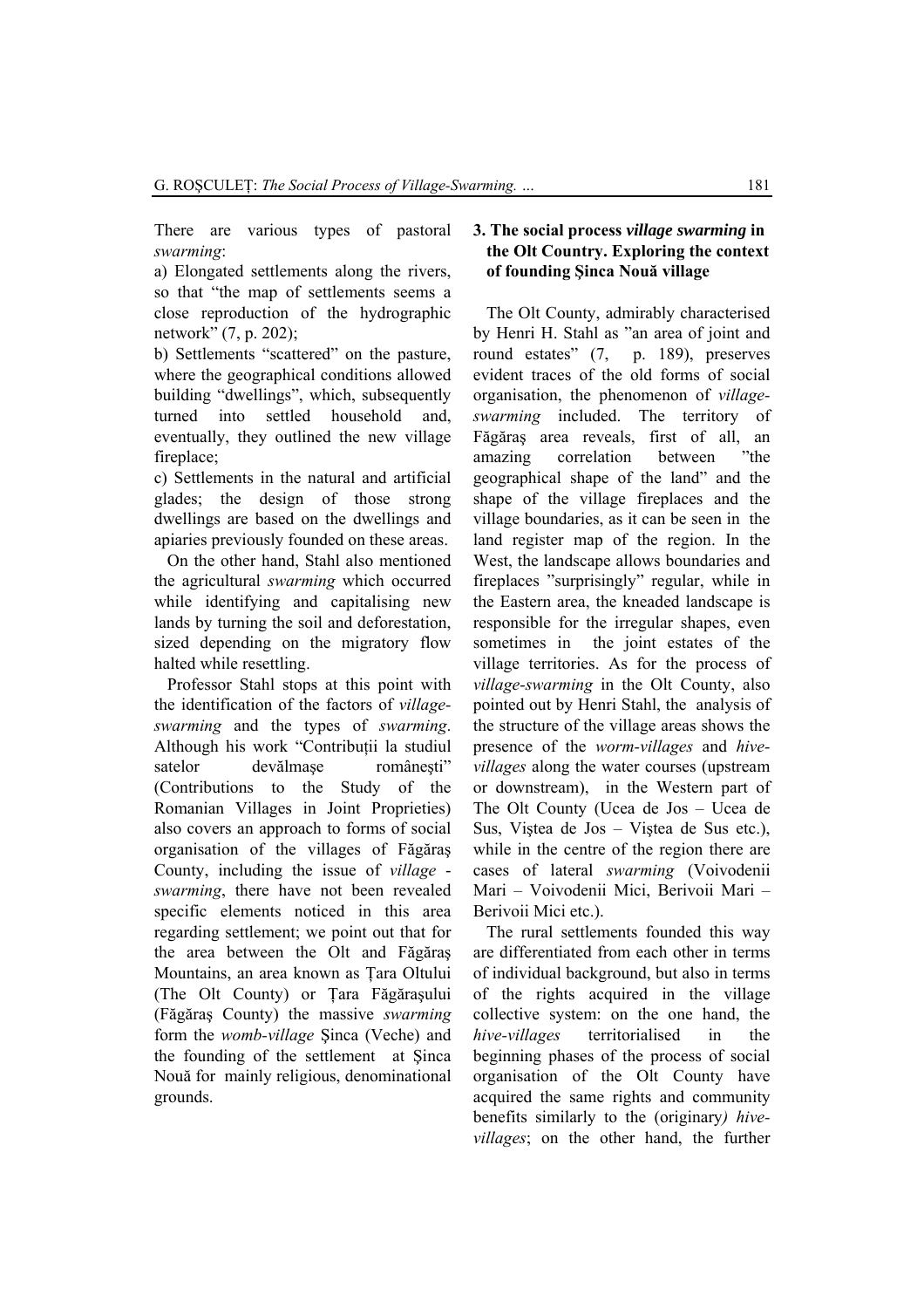*swarming*, spent "in a phase in which «*swarming*» did not permit a division of the womb lands" (7, p. 194), they limited the area of the new settlements, for example by placing them outside the distribution of mountainous lands and subsequently, they deprived them from the very useful facilities like grazing and afforestation.

*Swarming* form the fireplace of Şinca (Veche) village to "the upper side of the village" is a late and atypical *swarming*: it is late – because it takes place at a time (mid XVIIIth century) in which the other *womb-villages* in Făgăraş County had already found their own place and specific purpose of the religious factor (preserving the Orthodox faith) in a massive and immediate *swarming* of the population from the *behive- village* (Şinca Veche) to the *swarming-village* (Şinca Nouă) but not the "exclusive" stipulation of demographic character (overpopulation of the village fireplace) and economic character (reduction of the productive capacity of the *womb-village*). In fact, the process of *swarming* from Şinca (Veche) expressed the courage of these "hardworking, smart and brave" Romanian people in Făgăraş County not to allow the Austrian oppression, instituted over Transylvania after 1699, "to mock at its religious feelings and change its ancestral faith" (3, p. 20), through the crafty work of unifying the Romanians in the Transylvanian space with the Church of Rome. According to Dumitru Stăniloaie, uniatism was an attempt to "dismantling" the Romanian nation in Ardeal by a threefold violence: socio-economic, religious and militaryadministrative (8, p. 11). Most people of Şinca chose to found "an oppression free community" of a new village fireplace getting shelter against the excesses of the political-military Austrian domination.

### **a. Economic and social constraints**

In the *swarming* process, in general, the economic constraints play an important role. They have to be regarded from a double perspective: on the one hand, in terms of the productive potential of *the womb-village*; on the other hand, of the fiscal duties or the produces duties (terrages, rents and other duties) paid by the villagers to the ruling authorities. Consequently, in our case, research of the settlement conceptions (4, p. 188-194) prior to the *swarming* process in Şinca (Veche) develops a rural settlement equipped with a special productive potential (rich, ploughing lands, forests and wide grass lands, rivers appropiate for fishing etc.), which were sufficient for the population in the community of Şinca Veche. In this case we cannot mention the overpopulation of the village fireplace, or the descrease of the productive potential of the *womb-village* – which, in the case of other rural communities were prerequisites to the swarming process. Contrarily, the community of Sinca, has got more potential than other communities of Făgăraş County and it fully felt "the hardships and rents"  $(4, p. 278)$  set by the oppressing Austrian administration which was "incredibly greedy"; such hardships made the people of Şinca either "leave the country to their compassionate and free brothers" (4, p. XIX), or to found a new village fireplace.

## **b**. **Political-administrative and military constraints.**

The resistance capacity of the Romanian people in Transylvania to the longlasting and various attempts to be integrated forcefully into aggressive political system set in the Princedom, The House of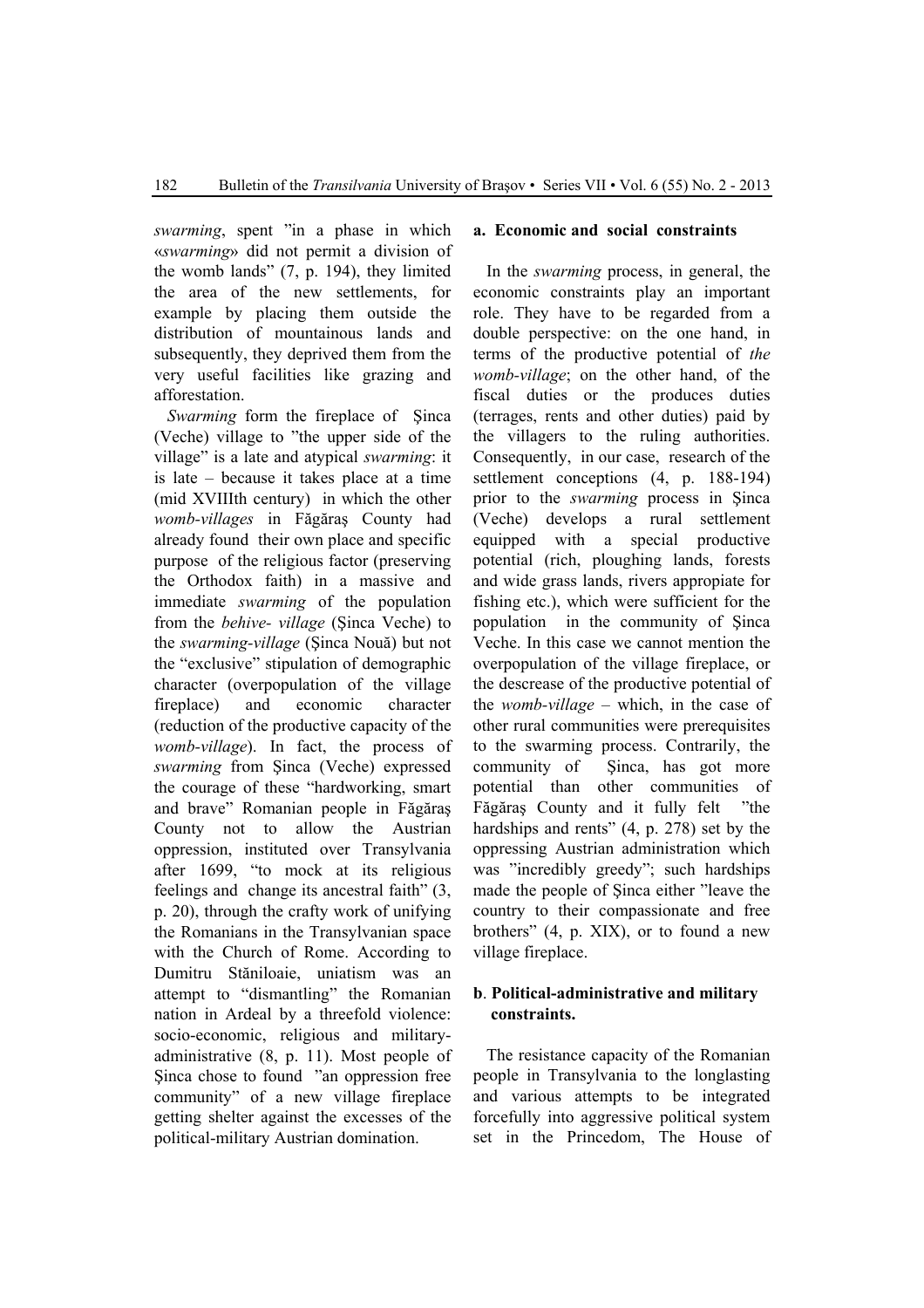Habsburg ordered that "the deceiving argument of privileges", as regards the Romanian nation to be supported by military arguments: burning the wooden churches and breaking down the brick ones. Conscription of 1758 records that Şinca (Veche) village is "orthodox and independent from the united episcopate" (5, p. 111). Similar arguments related to military aspects refer to the decision of The Court of Wien to force the male villagers attend military service, "obliging our poor ancestors obey the military service and uniatism" (5, pp. 112-113), an approach which meant the foundation of the border batalions or bordership an institution which has a threefolded role: military, economic and confessional. The reaction of the community of Şinca regarding the institution mentioned above was that "a great part of the villagers of Şinca (Veche) did not agree with the militarisation in the Greek-Catholic formula" (1, p. 183) leading to the foundation of another village fireplace.

#### **c. The religious oppression**.

Similarly to all the Romanian people living in the Transylvanian area, the people in Făgărăş County "stubbornly preserved their orthodox faith" and suffered painfully to confess it, orthodoxism being regarded by the Austrian autthorities as "schismatic" and kept outside the shared religions. The orthodox priests, covered by the numerous special rents and also by their statute of being tolerant", were tempted with promises of rights and privileges to enter the church united with Rome. Some of the bishops and orthodox priests entered the Greek-catholic religion under the guidance of Atanasie Anghel. The orthodox Christians in the area of Făgăraş remained the advocates of preserving the ancient

Orthodx religion intact. For the community of Şinca Nouă, a community which did not *swarm* from the *womb-village* Şinca (Veche), the churches and monasteries has remained the protective and saviour "citadels".

Şinca Nouă village is today for the keepers of the beautiful inheritances of the Şincan past, the triumph in keeping the doctrinary and lithurgic orthodox thesaurus.

## **References**

- 1. Băjenaru, C.: *Ţara Făgăraşului în timpul stăpânirii austriece (1691- 1867), [(Făgăraş County during the Austrian Domination (1691-1867)].*  Alba Iulia. Altip Publishing House, 2013.
- 2. Bărbat, A.: *Desvoltarea şi structura economică a Ţării Oltului (The Development and Economic Background of The Olt Country)*. Cluj. National Printing, 1938.
- 3. Dragomir, S.: *Istoria dezrobirii religioase a românilor din Ardeal în secolul XVIII (The History of the Religious Absolution of the Romanian People in Ardeal in the XVIIIth century)*. Cluj Napoca. Dacia Publishing House, 2002.
- 4. Meteş, Ş.: *Situaţia economică a românilor din Ţara Făgăraşului (Report on the Economic Background of the Romanian People in Făgăraş County*), Volume 1. Cluj, 1935.
- 5. Meteş, Ş.: *Viaţa bisericească a românilor din Ţara Oltului* (*The Religious Life of Romanian People in the Olt County*). Sibiu. Asociaţiunii Publishing House, 1930.
- 6. Păcurariu, M.: *Istoria Bisericii Ortodoxe Române (History of the Romanian Orthodox Church)*,